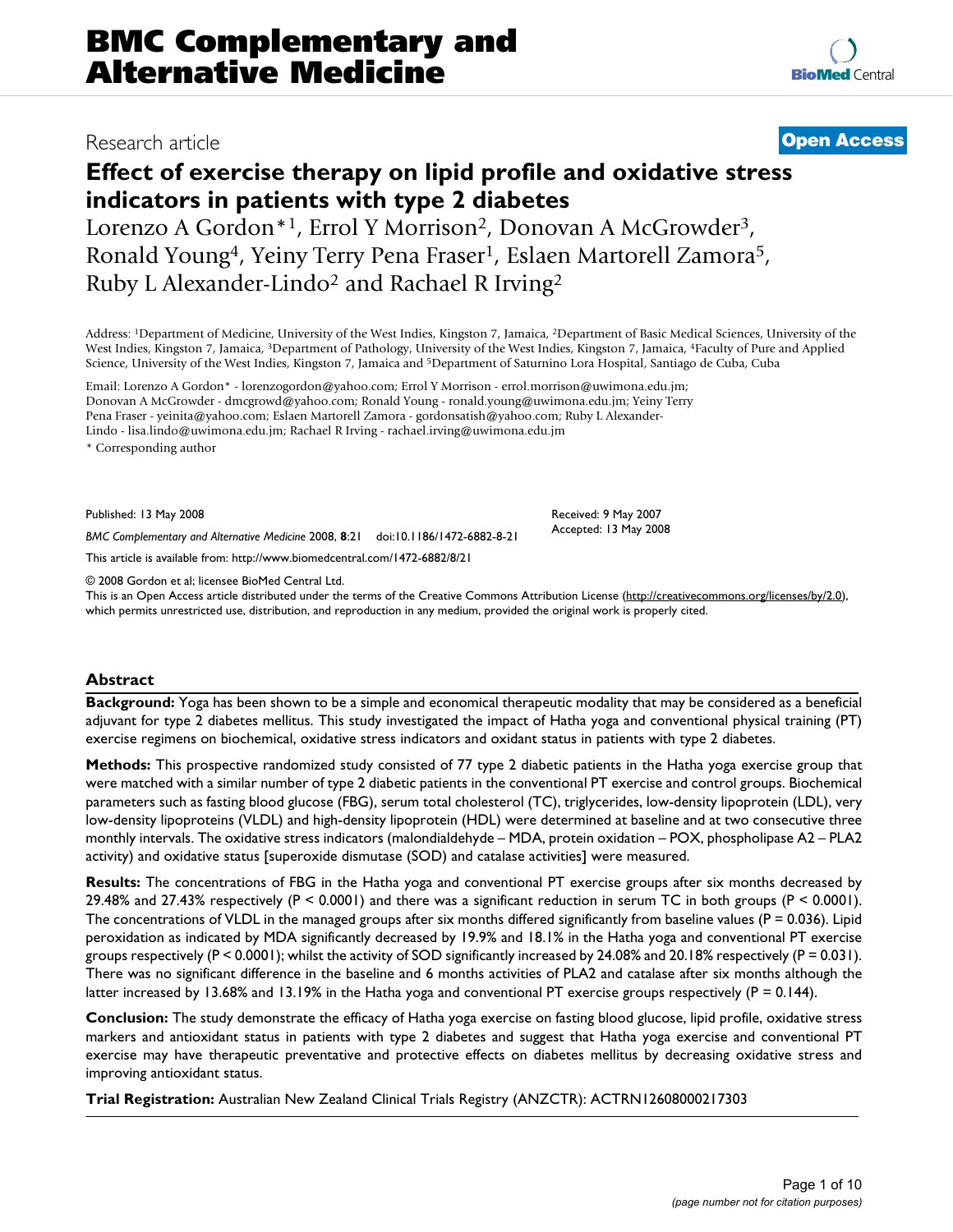### **Background**

Diabetes mellitus is a worldwide health problem predisposing to markedly increased cardiovascular mortality and morbidity [1]. Lipid abnormalities significantly contribute to the increased risk of cardiovascular disease and other morbidity in diabetics [2]. There is a growing body of evidence showing that hyperglycaemia and dyslipidaemia are linked to increased cardiovascular risk [3]. It has been demonstrated that high levels of serum TC, triglycerides, LDL, VLDL, glycated haemoglobin  $(HbA_{1c})$ , microalbuminuria, hypertension, low concentration of HDL and increased body mass index (BMI) are significantly associated with coronary heart disease [4].

Oxidative stress induced by reactive oxygen species (ROS), which is generated by hyperglycaemia, is one of the major foci of recent research related to diabetes mellitus [5]. Diabetes mellitus is characterized by hyperglycaemia together with biochemical alterations of glucose and lipid peroxidation [6]. There are several studies that have evaluated free radical induced lipid peroxidation and the antioxidants in diabetic patients [7,8]. Some complications of diabetes mellitus are associated with increased activity of free radical-induced lipid peroxidation and accumulation of lipid peroxidation products [9]. Mechanisms that contribute to increased lipid peroxide formation in diabetic patients include: hyperglycaemic-induced glucose autooxidation, non-enzymatic glycation of proteins and lipids, increased sorbitol pathway activity, oxidation of advanced glycation end-products (AGEs) and cyclooxygenase dependent formation of prostaglandin H2 ( $PGH<sub>2</sub>$ ) [10]. A variety of natural antioxidants exist to scavenge oxygen free radicals and prevent oxidative damage to biological membranes. One group of these antioxidants is enzymatic (intracellular), which includes superoxide dismutase (SOD), glutathione peroxidase and catalase [11]. In addition to enzymatic antioxidants, are the major natural antioxidants, most of them derived from natural sources by dietary intake and include vitamin A, vitamin C, vitamin E and carotenoids [12]. Abnormally high levels of peroxidation and the simultaneous decline of antioxidant defense mechanisms can lead to damage of cellular organelles and oxidative stress [13].

Exercise is a major therapeutic modality in the treatment of diabetes mellitus [14]. Regular physical exercise has been reported to be effective in the prevention and delay of onset of type 2 diabetes, increases insulin sensitivity, and ameliorates glucose metabolism [15]. Yoga has become increasingly popular in Western cultures as a means of exercise and training fitness [16]. It has been used clinically as a therapeutic intervention and its practice includes muscle stretching, breathing exercises, behavioural modification, and dietary control through mental discipline [17]. A growing number of research

studies have shown that Hatha yoga can improve strength and flexibility, and may help control physiological variables such as blood pressure, respiration and heart rate, and metabolic rate to improve overall exercise capacity [18,19]. Studies carried out on medium or long-term effect of yoga exercise on oxidative stress parameters and antioxidant status in type 2 diabetic patients are sparse. The aims of the present study were therefore to investigate the effects of Hatha yoga as well as conventional physical training (PT) exercise interventions on lipid profile, oxidative stress parameters and antioxidant status after 3 and 6 months of intervention in patients with type 2 diabetes mellitus.

#### **Methods**

This prospective randomized control study was conducted at The National Institute of Endocrinology and The "Hermanos Ameijeiras" Hospital, Havana, Cuba from September 1998 to February 1999. The patients were selected according to the CONSORT declaration [20] and include only those with type 2 diabetes who had been trained in diabetes education and instruction, exercise, diet and medication according to the recommendations of the International Diabetes Federation (IDF), for a minimum of 3 months, and who met the following criteria for the study. These criteria were: type 2 diabetes mellitus without malnutrition or severe complications of the disease (cardiovascular, renal, visual and cerebral), between 40–70 years old, duration of the disease between 1–10 years, good psychological condition (in accordance with the psychologist's consideration), non-smoker and non-alcoholic. The study was approved by The "Hermanos Ameijeiras" Hospital ethics committee and informed consent was obtained from all patients who participated in the study.

The managed groups (Hatha yoga and conventional PT exercise) were trained for 24 weeks in basic exercise techniques, diabetes education and instructions. The yoga class was designated by a certified Hatha yoga instructor and a physician. The programmes were carefully illustrated through workshops and subjects were required to attend one yoga class weekly for twenty four weeks along with home exercise. None of the subjects in the Hatha yoga group were exposed to yogic practices. Each yoga session consisted of 20 minutes of pranayamas (breath-control exercises), 25 minutes of dynamic warm-up exercises, 60 minutes of asanas (yogic postures), and 15 minutes of supine relaxation in savasana (corpse pose). Subjects were given a booklet illustrating the specific pose to help with their independent practice [21].

Subjects in the conventional exercise PT exercise group also attended classes and were engaged mainly in aerobic exercise for 2 hours. A certified exercise instructor directed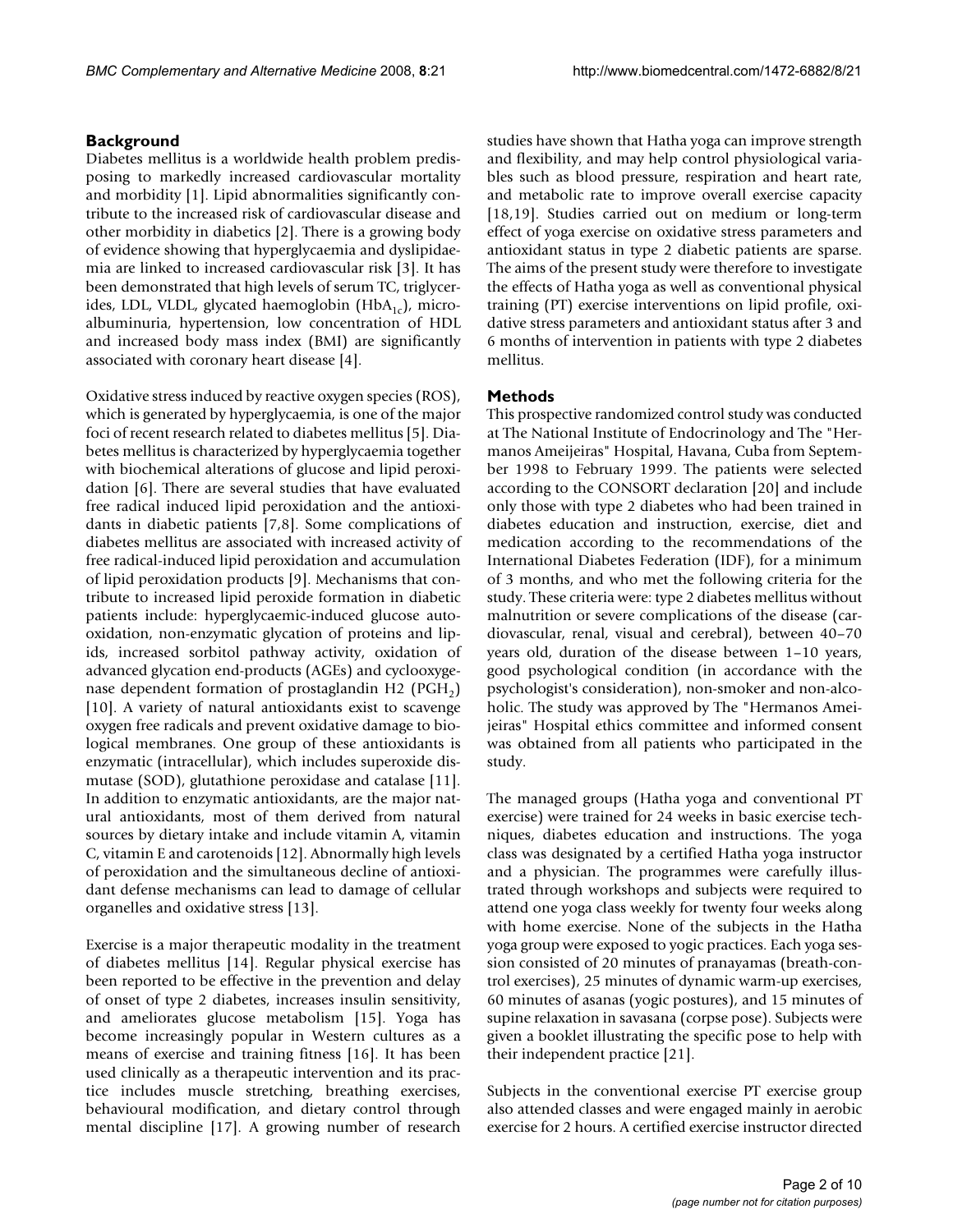the conventional PT exercise intervention arm of the study. The conventional PT exercises consisted of one class per week for 24 weeks along with home exercise. The conventional PT sessions consisted of 15 minutes of warm up exercises, 30 minutes of aerobic walking on an outdoor 400-meter track, 20 minutes of body flexibility exercises, 20 minutes of aerobic dance, 25 minutes of games and 10 minutes of warm down exercises. Daily home exercise 3 – 4 times per week for 1 hour in the same Rate of Perceived Exertion was encouraged for subjects in both the Hatha yoga and conventional PT exercise classes. Intensity of exercise was determined by measurement of the pulse rate, and heart rate before, during and after exercises in subjects in the Hatha yoga and conventional PT exercise groups. Target heart rate was initially estimated as 70% of maximum based on morning resting heart rate and age. The measurement of perceived exertion during and immediately following exercise was done in the Hatha yoga and conventional PT groups by using the modified Borg Rate of Perceived Exertion Scale [22]. A questionnaire with statements as given in Borg's rating scale was used to assess the magnitude of exertion during and immediately after exercise. The Perceived Exertion Scale consisted of statements between 6 and 20 ('no exertion at all' to 'maximum exertion'). Subjects were instructed to exercise at a level of 8 – 10 on the Perceived Exertion Scale. Each managed group fulfilled a specific weekly programme that included the following: medical and psychological evaluation of patients and instructions on: education, diet, specific treatments, personal care and exercises (conventional PT or Hatha yoga). Subjects were also given a booklet in which they noted dietary compositions, medications taken daily, signs and symptoms, daily blood pressure, weekly glycaemia and information on adherence to home-based exercise programmes. Compliance with the interventions was assessed by having study participants complete daily 1-week log sheets that recorded whether or not they exercised or practiced yoga and for how long. The booklets were reviewed weekly by personnel blinded to the study. Class attendance was also recorded. The control group followed a treatment plan as recommended by their clinics or general physicians and was never seen by the personnel of this study for diabetes management. They were not engaged in any kind of active exercise intervention during the entire study period. All subjects were encouraged to see their attending physician regularly.

Figure 1 gives a description of the selection of type 2 diabetic patients in the study. A total of 231 subjects were recruited for this prospective randomized study: 77 type 2 diabetic patients in the Hatha yoga exercise group (62 females and 15 males) that were matched with 77 type 2 diabetic patients in the conventional PT exercise group (62 females and 15 males) and another 77 type 2 diabetic patients serving as the control group (62 females and 15 males). All 231 patients completed the study.

Measurement of the weekly variations of clinical and metabolic parameters was used to check the effectiveness of both interventions (Hatha yoga exercise or conventional PT). Baseline assessment of outcome measures and parameters were performed before the subjects were randomized and occurred 1 to 14 days before classes started. On the baseline visit, medical history was reviewed, demographic data were recorded, and blood samples taken for biochemical investigations. Blood was drawn from an antecubital vein at baseline, 3 months and 6 months for biochemical investigations, in post absorptive state. The blood was drawn between 7:30 am and 9:00 am, without stasis, and the serum was separated within an hour of collection. On the day of the blood collection, subjects were asked to abstain from Hatha yoga or conventional PT exercises. The biochemical investigations that were determined included lipid profile – serum TC, triglyceride, HDL, LDL and VLDL. Fasting blood glucose was measured before exercises. Oxidative stress indicators included: concentration of MDA, PLA2 activity and POX. The antioxidant status parameters were SOD and catalase activities.

All laboratory determinations were carried out at the "Hermanos Ameijeiras" Hospital. The personnel of the laboratories were blinded to the study. The fasting blood glucose concentration for each group was determined by using the Reflolux S type 1172115 glucometers (Boehringer Mannheim, Germany) [23]. This is based on the glucose-oxidase method [24]. Fasting venous blood was taken from each subject at baseline, at the third and sixth months. Total cholesterol, triglyceride and HDL were determined by enzymatic methods [25]. High density lipoprotein was measured after precipitating VLDL and LDL cholesterol in the presence of magnesium ions. The LDL fraction was calculated by the Friedwald formula [26].

Malondialdehyde concentration in the serum was measured spectrophotometrically according to Yagi [27] and PLA2 activity in serum was determined according to the method described by Lobo and Radbani [28]. Protein oxidation is based on the detection of the carbonyl group that appears as a result of the oxidation of lateral chains of certain amino acids. Plasma carbonyl group levels were evaluated following the 2,4-dinitrophenylhydrazine (2,4- DNP) assay [29], and were expressed as nanomoles per milligram of protein. The protein concentration was determined using bovine serum albumin as standard, according to Bradford's method [30]. The SOD activity was determined by inhibition of pyrogallin (formed due to auto-oxidation of pyrogallol) [31] and catalase activity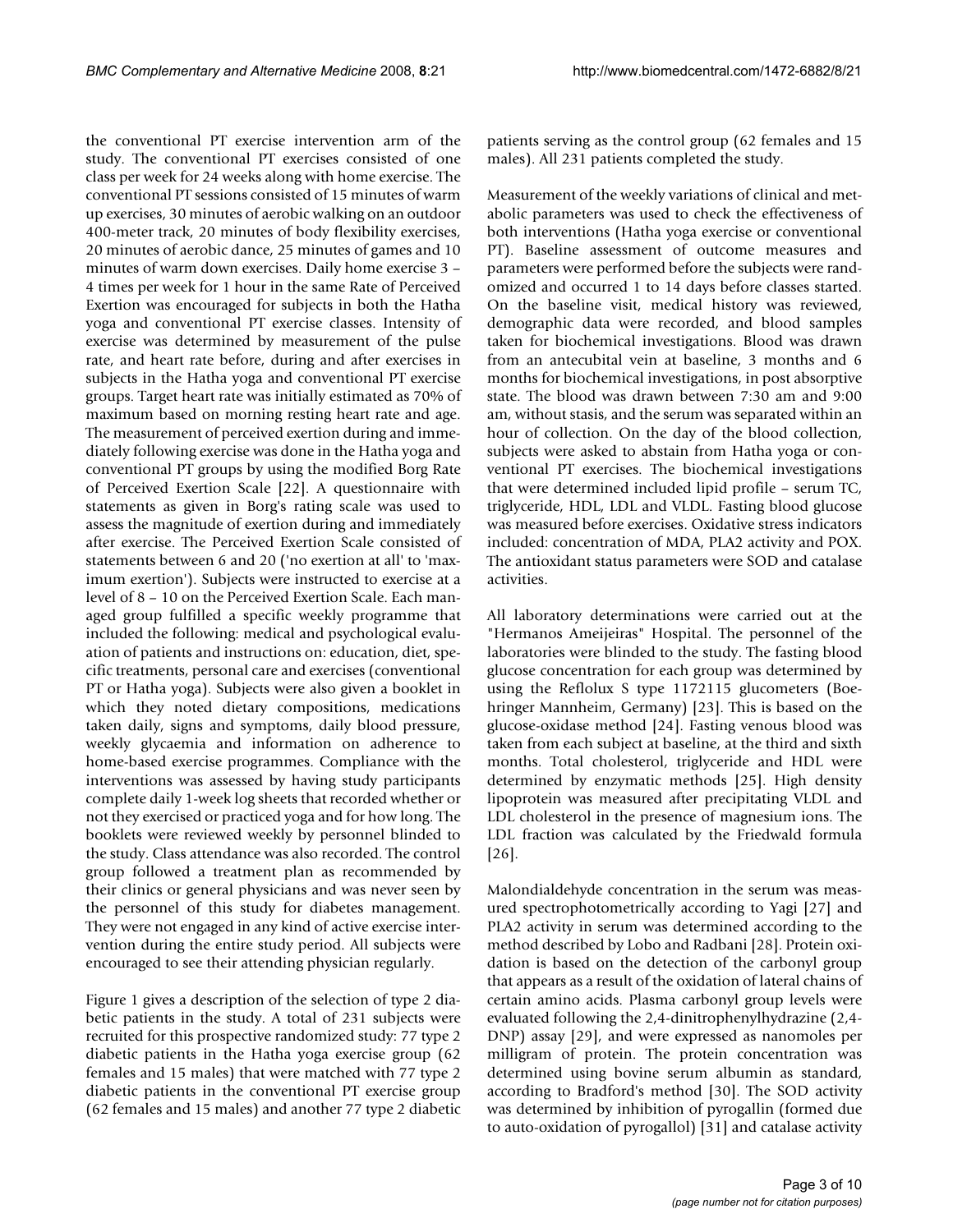

Figure 1 **Schematic diagram representing the study design.**

was measured by ultraviolet method, based on the transformation of hydrogen peroxide [32].

The data were collected and recorded on questionnaires, and a database was developed in Microsoft Excel 2000. The calculations were carried out with the soft-wares EPI-INFO Version 6.0 and SPSS Version 10.0 with a level of statistical significance of 95%. The individual variables were evaluated to determine the changes in the three groups (Hatha yoga, conventional PT and control) during the different periods (baseline, third or sixth month). To investigate the effects of a variable within a group the Within – Subjects factors analysis, and the effects between the groups Between – Subjects analysis were used according to Two Way ANOVA with a 95% confidence interval. Two Way ANOVA was applied to detect differences among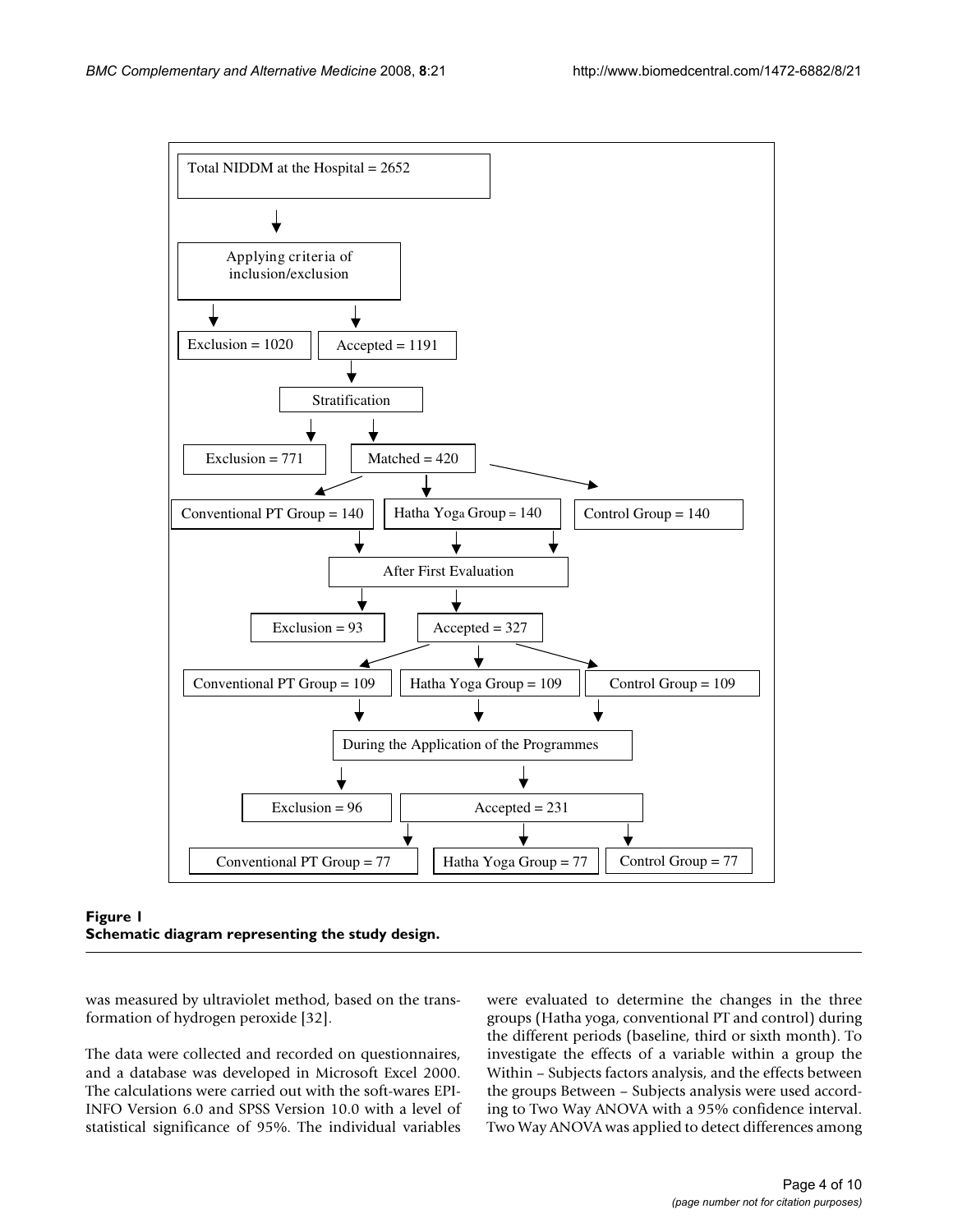groups (Hatha yoga, conventional PT exercise and control) and within groups over the duration of treatment. According to the behaviour of the variables, each table was represented by the mean and the standard error of the mean (SEM). As the three groups were of equal sizes then the Tukey's Honestly Significant Difference (Tukey HSD, available in SPSS) was used for posthoc comparisons. Differences were considered significant if  $P < 0.05$ .

### **Results**

There were 231 type 2 diabetic patients, 186 (80.5%) females and 45 (19.5%) males. Subjects matched according to age and sex and the mean ages were very similar in the three groups according to gender (Table 1). There was no significant gender-specific difference in demographic and biochemical parameters measured in the study. All 231 patients completed the study by participating in the 6-month assessment. Compliance with home-based exercise in the Hatha yoga and conventional PT groups was in the range from 80 – 85% and averaged attendance at classes was 90 – 95%. In the Hatha yoga and conventional PT exercise groups there were significantly decreased concentrations of FBG at the third ( $P < 0.0001$ ) and sixth months of exercise ( $P < 0.001$ ) compared to baseline values (Table 2). The concentrations of FBG in the Hatha yoga and conventional PT exercise groups decreased by 29.48% and 27.43% respectively compared to a reduction of 7.48% in the control group. There were significant differences in FBG between the managed exercise groups and the control group at the third and sixth months  $(P \leq$ 0.0001).

There was a significant reduction in serum TC in the Hatha yoga and conventional PT exercise groups at the end of six months ( $P < 0.0001$ ). In the Hatha yoga exercise group the TC concentration decreased from  $4.39 \pm 0.14$ mmol/L to  $4.33 \pm 0.15$  mmol/L, whilst in the conventional PT exercise group it decreased from  $4.32 \pm 0.13$ mmol/L to  $4.29 \pm 0.14$  mmol/L. The mean concentrations of TC significantly differed between the managed exercise groups and the control group ( $P < 0.001$ ) and in latter group it increased from  $4.37 \pm 0.13$  mmol/L at baseline to  $5.11 \pm 0.13$  mmol/L after 6 months. The concentration of serum triglyceride was not significantly decreased in the managed exercise groups, with a reduction of 6.0% and 7.1% in the Hatha yoga and conventional PT exercise

groups respectively ( $P = 0.432$ ). The concentration of serum triglyceride in the control group increased by 5.0% and there was no significant differences between this group and the managed exercise groups ( $P = 0.068$ ; Table 2).

No significant differences were found in the concentrations of LDL and HDL in the Hatha yoga and conventional PT exercise groups after six months when compared with baseline value or control group (Table 3;  $P < 0.05$ ). The concentrations of VLDL in the managed group significantly differed at the sixth month from baseline values. In the Hatha yoga and conventional PT exercise groups the concentrations of VLDL decreased from 0.83 ± 0.05 mmol/L at baseline to  $0.77 \pm 0.05$  mmol/L after six months ( $P = 0.036$ ). However, there was no significant difference in the concentration of VLDL in the managed exercise groups and the control group ( $P = 0.788$ ).

Lipid peroxidation as indicated by MDA significantly decreased in the managed exercise groups after six months, with reductions of 19.9% and 18.1% in the Hatha yoga and conventional PT exercise groups respectively (P < 0.0001). There were significant differences in the concentrations of MDA between the managed exercise groups and the control group ( $P = 0.004$ ), with no change in this parameter for the latter group after six months (Table 4).

The activity of PLA2 in the Hatha yoga exercise group increased by 7.1% and markedly increased by 16.2% in the conventional PT exercise group after six months  $(P >$ 0.05). There was no significant difference in activity of PLA2 between the managed exercise groups and control group ( $P = 0.057$ ). No significant difference was found in the concentration of POX in the managed exercise groups after six months or when compared with the control group (Table 4).

The activity of SOD significantly increased by 24.08% and 20.18% in the Hatha yoga and conventional PT exercise groups respectively ( $P = 0.031$ ; Table 5), while it decreased by 5.35% in the control group after six months. There was no significant difference in the activity of SOD in the managed exercise groups compared to the control group ( $P =$ 0.118) after six months. The activity of catalase increased

**Table 1: Frequency of treated type 2 diabetic subjects according to group, sex and age**

| Group        | Female |      |          | Male |      |          | Total |       |          |
|--------------|--------|------|----------|------|------|----------|-------|-------|----------|
|              | No.    | %    | Mean Age | No.  | %    | Mean Age | No.   | %     | Mean Age |
| Conventional | 62     | 80.5 | 63.5     | 15   | 19.5 | 65.6     | 77    | 100.0 | 63.9     |
| Hatha yoga   | 62     | 80.5 | 63.8     | 15   | 19.5 | 64.7     | 77    | 100.0 | 64.0     |
| Control      | 62     | 80.5 | 63.8     | 15   | 19.5 | 62.5     | 77    | 100.0 | 63.6     |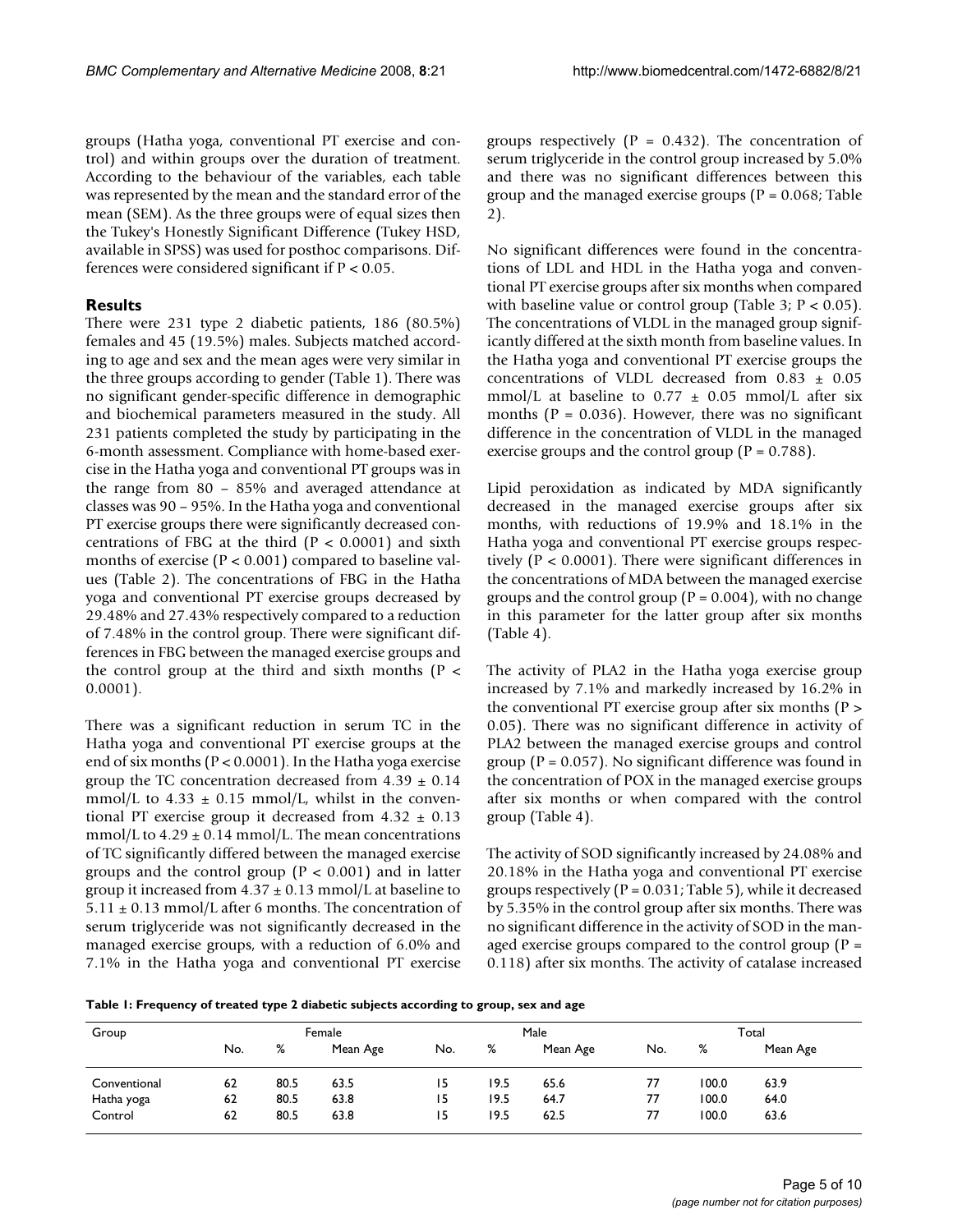| Variable/Group        | <b>Baseline</b>  | 3 Months                     | 6 Months                 |
|-----------------------|------------------|------------------------------|--------------------------|
| FBG (mmol/L)          |                  |                              |                          |
| Conventional PT       | $11.74 \pm 0.34$ | $8.71 \pm 0.24$ **ab         | $8.52 \pm 0.24***$ ab    |
| Hatha yoga            | $11.84 \pm 0.45$ | $8.58 \pm 0.44$ **ab         | $8.35 \pm 0.44***$ ab    |
| Control               | $11.77 \pm 0.44$ | $12.79 \pm 0.37$             | $10.89 \pm 0.39$         |
| Cholesterol (mmol/L)  |                  |                              |                          |
| Conventional PT       | $4.32 \pm 0.13$  | $4.29 \pm 0.14^{*\times ab}$ | $4.27 \pm 0.14^{***}$ ab |
| Hatha yoga            | $4.39 \pm 0.14$  | $4.33 \pm 0.16$ **ab         | $4.33 \pm 0.15^{***}$ ab |
| Control               | $4.37 \pm 0.13$  | $4.93 \pm 0.14$              | $5.11 \pm 0.13$          |
| Triglyceride (mmol/L) |                  |                              |                          |
| Conventional PT       | $1.83 \pm 1.11$  | $1.78 \pm 1.10$              | $1.70 \pm 1.11$          |
| Hatha yoga            | $1.83 \pm 1.13$  | $1.76 \pm 1.14$              | $1.72 \pm 1.13$          |
| Control               | $1.81 \pm 1.13$  | $1.83 \pm 1.12$              | $1.90 \pm 1.12$          |

**Table 2: Comparison of FBG, cholesterol and triglyceride concentrations amongconventional PT exercise, Hatha yoga exercise and control type 2 diabeticpatients over a 6-month period**

Values represent Mean  $\pm$  S.E.  $**$ p < 0.0001; a: significantly different from baseline; b: significantly different from control.

by 13.68% and 13.19% in the Hatha yoga and conventional exercise groups respectively  $(P = 0.144)$ , but their differences with those of the control group were not statistically significant ( $P = 0.744$ ).

#### **Discussion**

The present study confirmed the positive effects of Hatha yoga as well as conventional PT exercises on biochemical, oxidative stress and oxidant status in type 2 diabetics over six months. Type 2 diabetic patients engaged in Hatha yoga exercise and conventional PT exercises demonstrated lower fasting blood glucose, serum TC and VLDL concentrations. Malondialdehyde concentration, a lipid peroxidation product and marker of oxidative stress significantly decreased. The activities of SOD an enzymatic oxidant significantly increased and this was accompanied by a nonsignificant increase in that of catalase. The results of this study are similar to that of Bijlani et al. where yoga signif-

**Table 3: Comparison of HDL, LDL and VLDL among conventional PT exercise, Hathayoga exercise and control type 2 diabetic patients over a 6-month period**

| Variable/Group  | Baseline        | 3 Months      | 6 Months              |
|-----------------|-----------------|---------------|-----------------------|
| HDL (mmol/L)    |                 |               |                       |
| Conventional PT | $0.93 + 0.04$   | $0.94 + 0.04$ | $0.94 + 0.04$         |
| Hatha yoga      | $0.94 \pm 0.04$ | $0.97 + 0.04$ | $0.97 \pm 0.05$       |
| Control         | $0.93 + 0.93$   | $0.93 + 0.04$ | $0.91 + 0.04$         |
| LDL (mmol/L)    |                 |               |                       |
| Conventional PT | $3.02 + 0.12$   | $3.00 + 0.12$ | $3.00 + 0.12$         |
| Hatha yoga      | $3.09 \pm 0.14$ | $3.01 + 0.15$ | $3.01 \pm 0.14$       |
| Control         | $3.07 + 0.12$   | $3.17 + 0.13$ | $3.24 \pm 0.12$       |
| VLDL (mmol/L)   |                 |               |                       |
| Conventional PT | $0.83 \pm 0.05$ | $0.78 + 0.05$ | $0.77 \pm 0.05^{*a}$  |
| Hatha yoga      | $0.83 \pm 0.07$ | $0.79 + 0.07$ | $0.77 \pm 0.07^{*}$ a |
| Control         | $0.84 + 0.06$   | $0.84 + 0.06$ | $0.84 + 0.06$         |

Values represent Mean  $\pm$  S.E. \*p < 0.05; a: statistically significant different from baseline.

icantly decreased FBG, serum TC, LDL, VLDL, triglycerides and TC/HDL ratio in individuals attending a lifestyle education based program for 9 days [33]. Other researchers have reported that yoga sanas significantly reduced FBG and serum MDA in patients with type 2 diabetes mellitus [34]. This study suggests that Hatha yoga exercise is as effective as conventional PT exercise in substantially improving biochemical, oxidative stress profile and antioxidant status in type 2 diabetic patients over a period of six months.

The beneficial effects of yoga on glycaemic control are well documented. In this study, Hatha yoga exercise significantly reduced FBG concentrations after six months. This result is in accordance with previous studies by Malhotra et al. who showed that yoga asanas significantly decreased FBG concentrations in type 2 diabetic patients after forty days [35]. A similar study by Jain et al. over the

**Table 4: Comparison of MDA, PLA2 and POX concentrations among conventional PTexercise, Hatha yoga exercise and control treated type 2 diabetic patients over a6-month period**

| Variable/Group  | <b>Baseline</b> | 3 Months        | 6 Months                 |
|-----------------|-----------------|-----------------|--------------------------|
| MDA (nmol/L)    |                 |                 |                          |
| Conventional PT | $2.32 \pm 0.12$ | $2.23 \pm 0.12$ | $1.90 \pm 0.10^{**}$ a*b |
| Hatha yoga      | $2.36 \pm 0.20$ | $2.21 \pm 0.15$ | $1.89 \pm 0.16***$       |
| Control         | $2.35 + 0.12$   | $2.36 + 0.12$   | $2.37 + 0.13$            |
| PLA2 (IU)       |                 |                 |                          |
| Conventional PT | $1.97 + 0.08$   | $2.19 + 0.08$   | $2.29 + 0.09$            |
| Hatha yoga      | $2.10 \pm 0.08$ | $2.12 \pm 0.07$ | $2.25 + 0.07$            |
| Control         | $2.06 + 0.09$   | $2.16 + 0.09$   | $2.15 \pm 0.09$          |
| POX (nmol/mg)   |                 |                 |                          |
| Conventional PT | $2.25 + 0.12$   | $2.21 + 0.14$   | $2.34 + 0.15$            |
| Hatha yoga      | $2.19 \pm 0.13$ | $2.20 \pm 0.14$ | $2.34 \pm 0.13$          |
| Control         | $2.21 + 0.13$   | $2.23 + 0.15$   | $2.25 + 0.16$            |
|                 |                 |                 |                          |

Values represent Mean  $\pm$  S.E. \*\*p < 0.0001; \*p < 0.05; a: significantly different from baseline; b: significantly different from control.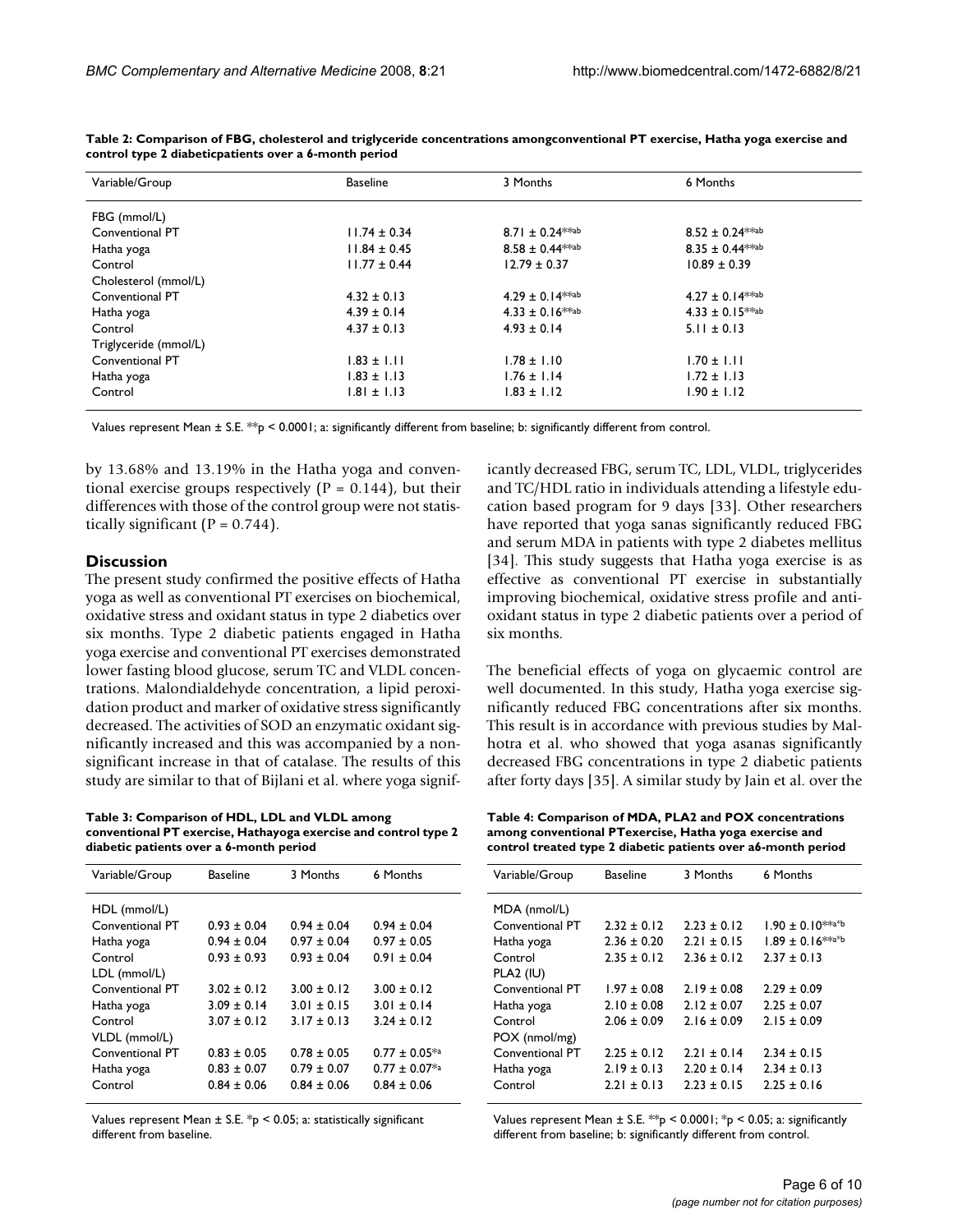**Table 5: Comparison of the activities of superoxide dismutase (SOD) and catalaseamong conventional PT exercise, Hatha yoga exercise and control type 2 diabetic patients over a 6-month period**

| Variable/Group  | <b>Baseline</b>  | 3 Months       | 6 Months               |
|-----------------|------------------|----------------|------------------------|
| SOD (U/mL)      |                  |                |                        |
| Conventional PT | $11.25 + 0.86$   | $11.66 + 0.82$ | $13.52 \pm 0.96^{*}$ a |
| Hatha yoga      | $11.17 \pm 1.18$ | $11.64 + 1.15$ | $13.86 \pm 1.11^{*a}$  |
| Control         | $11.01 + 1.05$   | $11.03 + 0.98$ | $10.42 \pm 0.93$       |
| Catalase (U/mL) |                  |                |                        |
| Conventional PT | $80.28 + 5.57$   | $85.44 + 5.54$ | $90.87 \pm 5.13$       |
| Hatha yoga      | $80.36 + 7.02$   | $85.53 + 3.77$ | $91.35 \pm 5.21$       |
| Control         | $82.10 \pm 5.89$ | $81.44 + 4.67$ | $82.11 \pm 5.34$       |
|                 |                  |                |                        |

Values represent Mean  $\pm$  S.E.  $*_{p}$  < 0.05; a: significantly different from baseline.

same time period demonstrated a significant reduction in hyperglycaemia measured by FBG and oral glucose tolerance [36]. Sahay et al. reported significant reduction in fasting and post-prandial blood glucose concentrations within three months of yoga exercise in type 2 diabetic patients [37]. Mercuri et al. found significantly decreased glycaemia after three months of yoga exercise in a similar group of patients [38]. The results of this study and others indicate the positive effect of yoga exercise on glycaemia control and suggest that such would be beneficial for the treatment of diabetes mellitus.

Lipoprotein abnormalities play an important role in the causation of diabetic atherosclerosis [39]. Dyslipidaemia causes morbidity and mortality in patients with type 2 diabetic mellitus and the most common pattern in type 2 diabetic patients is elevated triglyceride and LDL, and decreased HDL cholesterol concentrations [40]. The modifications of LDL lipoprotein increase atherogenicity and available data suggest that LDL is more atherogenic in individuals with type 2 diabetes mellitus [41]. In this study Hatha yoga and conventional PT exercises significantly reduced serum TC and VLDL concentrations with no significant change in triglyceride, LDL or HDL concentrations. Agrawal et al. reported significant improvement in glycaemic control and lipid profile in type 2 diabetic patients exposed to yoga exercise where there was significant reduction in serum TC, triglyceride and LDL concentrations associated with concomitant significant increase in HDL concentrations after three months [42]. Agte and Tarwadi observed statistically significant reduction by *Sudarshan kriya yoga* (SKY) on serum TC and triglycerides in type 2 diabetic patients after four months [43]. These authors suggested a promising potential for SKY as a complementary treatment for patients with diabetes [43]. The results of this study and others point to benefits for persons with diabetes mellitus with relationship to the risks associated with dysfunction of the lipid profile such as:

macrovascular complications, endothelin-1 [44], coronary heart disease and oxidative stress [45].

Diabetic patients have been generally described as having high levels of oxidative stress [46]. Oxidative stress generally causes damage to the membrane polyunsaturated fatty acids leading to the generation of MDA, a thiobarbituric acid reacting substance (TBARS). Increased lipid peroxidation products in diabetic subjects with vascular complications, have been reported [47]. Some authors have shown that high concentration of glucose may be associated with the presence of oxidative stress as reflected by the increase of intracellular lipoperoxides [48]. Serum MDA levels are higher in patients with newly diagnosed type 2 diabetes mellitus [49] and its concentration is elevated in poorly controlled type 2 diabetic patients [50]. The serum MDA concentrations in controls, which remained unaltered over the six month period was significantly higher than that of the managed exercise groups. Other researchers have found significant reduction in plasma MDA *by Sudarshan kriya yoga* (SKY) in type 2 diabetic patients after four months [43]. In our study the decreased concentration of MDA by the third and sixth months in type 2 diabetic patients in Hatha yoga and conventional PT exercise groups indicated that there was a reduction in lipoperoxidation diabetes mellitus. The control of glycaemia and the decreased lipid profile parameters using yoga exercises are important influences on the decrease of this oxidative stress parameter and provide more support for the rational of a possible protective effect of yoga exercise against oxidative stress in diabetics.

Protein oxidation, in contrast to lipid peroxidation, does not have the features of chain reactions. The plasma proteins destructed by peroxidation have a quite long period. Therefore, the evaluation of POX in plasma is a respected marker of free radical intensity [51]. Reactive oxygen species modify amino acid side chains of proteins such as arginine, lysine, threonine and proline residues to form protein carbonyls [52]. Carbonyl group formation is considered an early and stable marker for POX, and elevated protein carbonyl levels are detected in type 2 diabetes mellitus and well correlated with the complications of diabetes [53]. The POX non-significantly increased in diabetic patients in the managed exercise groups, with minor increase in the control group. This indicates carbonyl group formation and thus evidence of free radical modification of proteins over the six months [54].

Exercise is a major therapeutic modality in the treatment of diabetes mellitus [55]. Exercise training has been known to be effective in type 2 diabetes mellitus by increasing insulin sensitivity [56], and regular exercise can strengthen antioxidant defenses and may reduce oxidative stress [57]. Exercises including yoga postures have been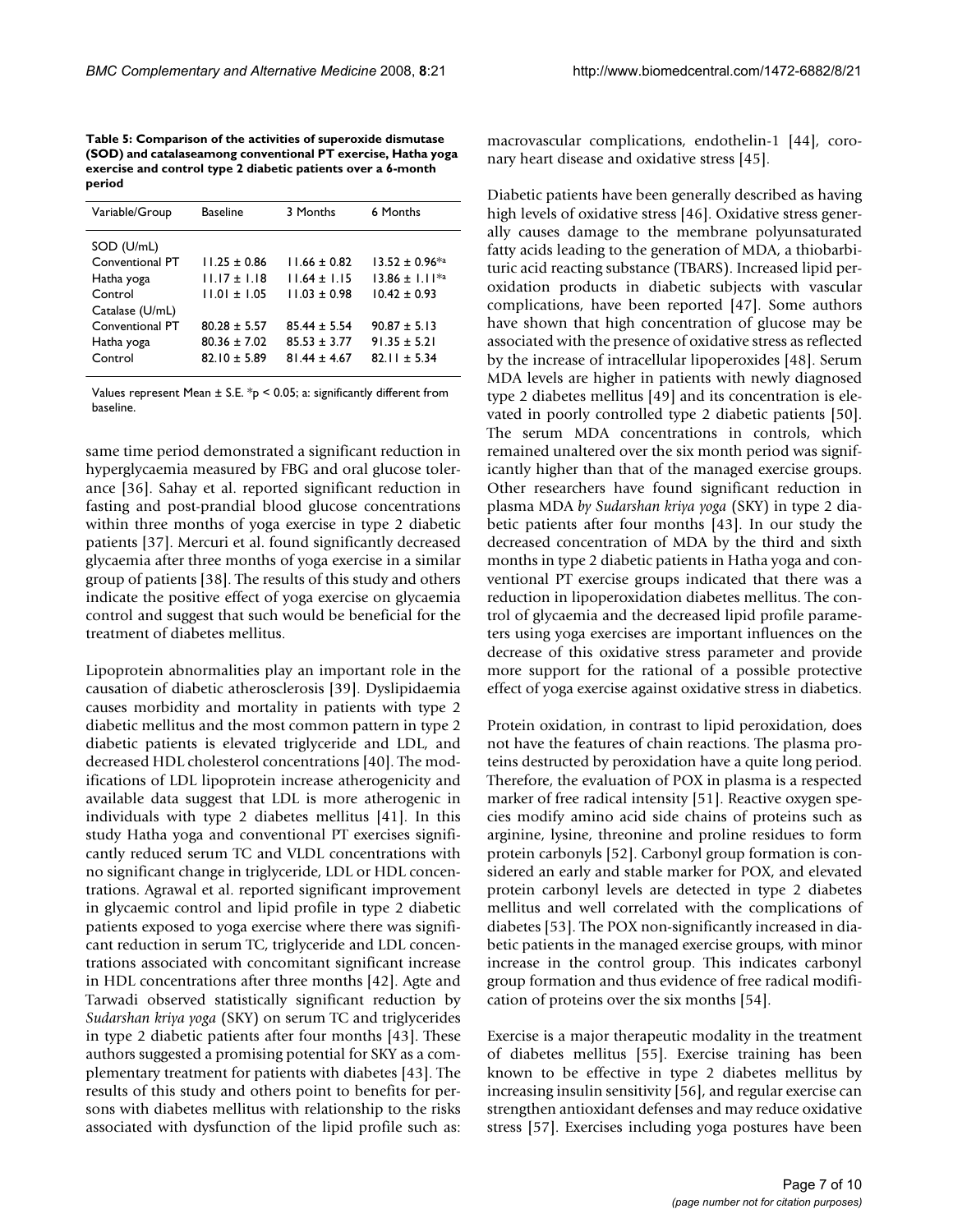shown to play a role in preventing type 2 diabetes [58]. The yoga postures are slow rhythmic movements which emphasize the stimulation of the organs and glands by easy bending and extensions which do not over-stimulates muscles but concentrate on glandular stimulation [59]. A major benefit of non-exhaustive exercise such as yoga is to induce a mild oxidative stress that stimulates the expression of certain antioxidant enzymes. This is mediated by the activation of redox-sensitive signaling pathways [60]. For example, gene expression of SOD is enhanced after an acute bout of exercise preceded by an elevation of NF-kappaB and AP-1 binding. An increase in *de novo* protein synthesis of an antioxidant enzyme such as SOD or catalase usually requires repeated bouts of exercise [61]. This could explain the increase in the activity of SOD in the Hatha yoga and conventional PT exercise groups at the end of six months.

Cellular intracellular enzymes such as SOD and catalase along with non-enzymatic antioxidants (glutathione) act as primary line of defense to cope with the deleterious effects of reactive oxygen species [62]. Superoxide dismutase detoxifies superoxide radicals and converts them to hydrogen peroxide which is further converted to water by catalase and glutathione peroxidase. Reduced scavenging of free radicals by SOD, decreased glutathione and decreased activity of catalase are associated with diabetes and vascular pathology [46]. Reduced capacities of antioxidant enzymes lead to increased oxidative stress in diabetes [63]. Turk et al. reported an increase in SOD activity and decreased catalase activity and suggested that these alterations may be owing to the compensatory mechanisms of the antioxidant system in type 2 diabetics [64]. In our study, evaluation of antioxidant status demonstrated significant increase in SOD activity and non-significant increase in catalase activity with a concomitant significant reduction in MDA in the Hatha yoga and conventional PT groups after six months. The improved antioxidant status due to these exercise regimens may point to adaptive response to oxidative stress reflecting free radical production and increased enzyme biosynthesis [65]. Furthermore, in oxidative stress when excessive superoxide formation may be accompanied by increased nitric oxide levels, elevated SOD activity may play a protective role in preventing cells from peroxynitrite formation [66].

Exercise intensity, for diagnostic or exercise prescription purposes, has been expressed in terms of oxygen consumption (VO<sub>2</sub>), heart rate (HR), and/or ratings of perceived exertion [67]. Maximal oxygen consumption  $(VO<sub>2max</sub>)$  is generally accepted as the criterion measure of cardio-respiratory capacity [68]. Accordingly, recommended intensity levels for particular purposes may be accurately expressed in terms of  $VO<sub>2max</sub>$ . One of the limitations of the study is the lack of investigation of this parameter and the measurement of lactate. There were budgetary constraints and the authors recognized that the measurement of  $VO_{2max}$  is generally restricted to sophisticated research settings due to the specialized equipment required. In this study, heart rate and Rating of Perception Exertion was used as valid indicators of exercise intensity. Changes in  $VO_{2max}$  during different types of yoga breathing practices (pranayama) have previously been reported. Ray and colleagues reported that there is significant increase in  $VO_{2max}$  in healthy individuals who practiced yogic exercise one hour every morning (6 days per week) for six months [69]. Another study showed decreased  $VO_{2max}$  during Ujjayi pranayama practice in subjects who were practicing yoga for more than six months [70]. Carroll and colleagues found no relationship between heart rate and  $VO_{2max}$  although there was mild increase in blood lactate in a group of yoga practitioners with yoga experience of 3 – 36 months [71].

#### **Conclusion**

The findings of the study demonstrate the efficacy of Hatha yoga exercise on fasting blood glucose, lipid profile, oxidative stress markers and antioxidant status in patients with type 2 diabetes. The response observed using Hatha yoga exercise in type 2 diabetic patients was similar to that of conventional physical training exercise. These findings suggest that Hatha yoga exercise has therapeutic preventative and protective effects in type 2 diabetes by decreasing oxidative stress. This may have direct impact on the use of Hatha yoga exercise as a safe therapeutic modality in diabetes mellitus.

#### **Competing interests**

The authors declare that they have no competing interests.

#### **Authors' contributions**

LAG, EYM, EMZ were responsible for the study concept, coordinating research activities, the development of method, analyzing the data and writing the manuscript. DAMcG, RY, YTPF, RLA-L and RRI were involved in literature search, statistical analysis, data interpretation and writing the manuscript. All authors read and approved the final manuscript.

#### **Acknowledgements**

The authors would like to thank all the staff at The National Institute of Endocrinology and The "Hermanos Ameijeiras" Hospital, Havana, Cuba who participated in this study for their assistance. This study was supported by financial assistance from Lascelles Chin and LASCO Group of Companies, and contributions from Roche Pharmaceuticals Ltd and Northern Caribbean University.

## **References**<br>L. 7immet P7.

1. Zimmet PZ, Mccarty DJ, De Couten MP: **[The global epidemiology](http://www.ncbi.nlm.nih.gov/entrez/query.fcgi?cmd=Retrieve&db=PubMed&dopt=Abstract&list_uids=9101389) [of non insulin dependent diabetes mellitus and the metabolic](http://www.ncbi.nlm.nih.gov/entrez/query.fcgi?cmd=Retrieve&db=PubMed&dopt=Abstract&list_uids=9101389) [syndrome.](http://www.ncbi.nlm.nih.gov/entrez/query.fcgi?cmd=Retrieve&db=PubMed&dopt=Abstract&list_uids=9101389)** *J Diabetes Complications* 1997, **11(2):**60-68.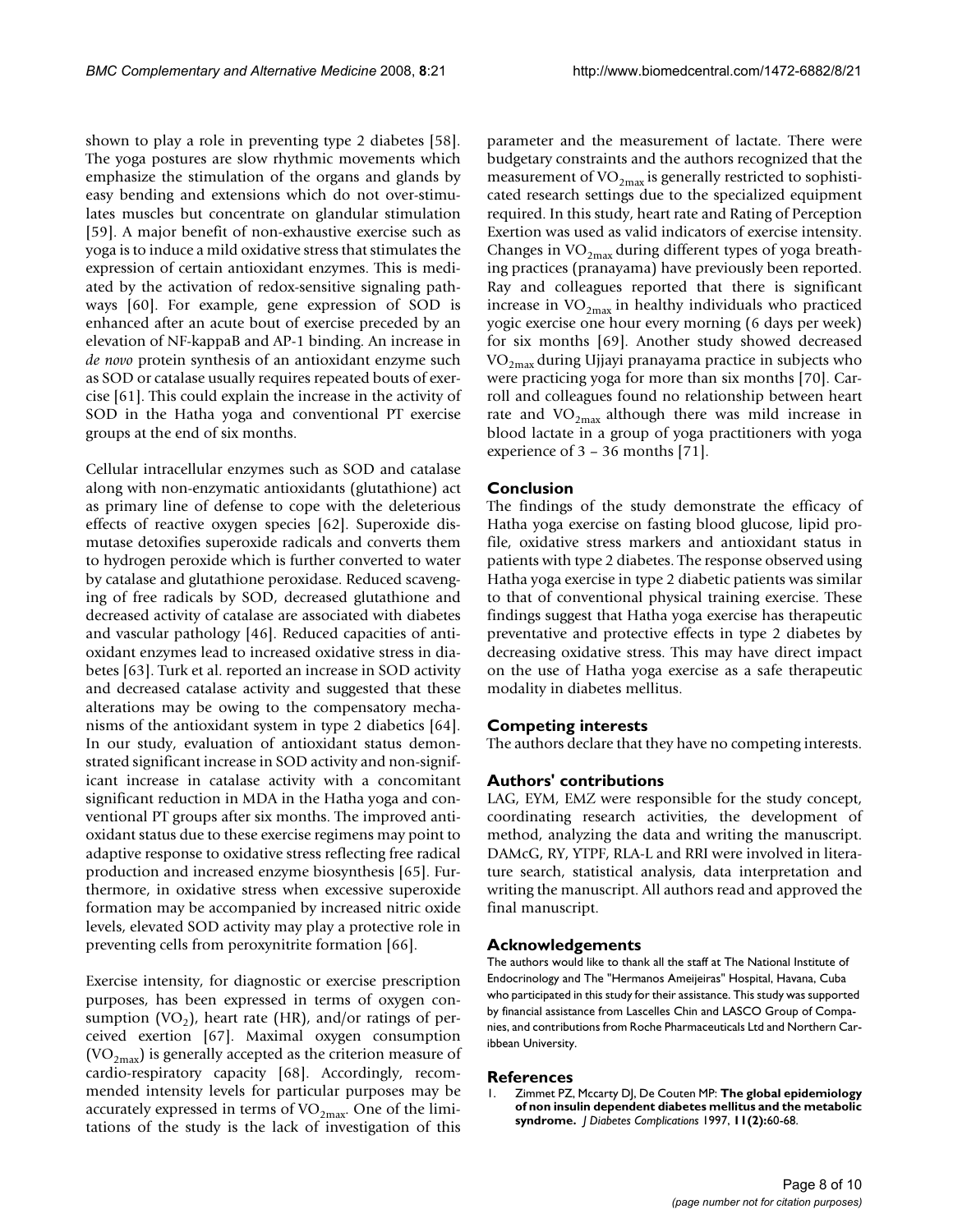- 2. George P, Ludvik B: **Lipids and diabetes.** *J Clin Basic Cardiol* 2000, **3:**159-162.
- 3. O'Keefe JH, Bell DS: **Posprandial hyperglycaemia/hyperlipidemia (postprandial dysmetabolism) is a cardiovascular risk factor.** *Am J Cardiol* 2007, **62:**899-904.
- 4. McEneny J: **[Very low density lipoprotein subfractions in Type](http://www.ncbi.nlm.nih.gov/entrez/query.fcgi?cmd=Retrieve&db=PubMed&dopt=Abstract&list_uids=10819243) [II diabetes mellitus: alterations in composition and suscepti](http://www.ncbi.nlm.nih.gov/entrez/query.fcgi?cmd=Retrieve&db=PubMed&dopt=Abstract&list_uids=10819243)[bility to oxidation.](http://www.ncbi.nlm.nih.gov/entrez/query.fcgi?cmd=Retrieve&db=PubMed&dopt=Abstract&list_uids=10819243)** *Diabetologia* 2000, **43:**485-493.
- 5. Pfaffly JR: **Review on diabetic complications.** *Free Radicals in Biology and Medicine* 2001, **77:**222.
- 6. Ashour M, Salem S, Hassaneen H, El-Gadban H, Elwan N, Awad A, Basu TK: **Antioxidant status and insulin dependent diabetes mellitus (IDDM).** *J Clin Biochem Nutr* 1999, **26:**99-107.
- 7. Marra G, Cotroneo P, Pitocco D, Manto A, DiLeo M, Ruotolo V, Caputo S, Giardina B, Phirlanda L, Santini SA: **[Early increase of oxi](http://www.ncbi.nlm.nih.gov/entrez/query.fcgi?cmd=Retrieve&db=PubMed&dopt=Abstract&list_uids=11815512)dative stress and reduced antioxidant defenses in patients [with uncomplicated type I diabetes: A case for gender differ](http://www.ncbi.nlm.nih.gov/entrez/query.fcgi?cmd=Retrieve&db=PubMed&dopt=Abstract&list_uids=11815512)[ence.](http://www.ncbi.nlm.nih.gov/entrez/query.fcgi?cmd=Retrieve&db=PubMed&dopt=Abstract&list_uids=11815512)** *Diabetes Care* 2002, **25:**370-375.
- 8. Pari L, Latha M: **[Effect of cassia auriculata flowers on blood](http://www.ncbi.nlm.nih.gov/entrez/query.fcgi?cmd=Retrieve&db=PubMed&dopt=Abstract&list_uids=12693765) [sugar levels, serum and tissue lipids in streptozotocin dia](http://www.ncbi.nlm.nih.gov/entrez/query.fcgi?cmd=Retrieve&db=PubMed&dopt=Abstract&list_uids=12693765)[betic rats.](http://www.ncbi.nlm.nih.gov/entrez/query.fcgi?cmd=Retrieve&db=PubMed&dopt=Abstract&list_uids=12693765)** *Singapore Med J* 2002, **43:**617-621.
- 9. Palanduz S, Ademoglu E, Gokkusu C, Tamer S: **[Plasma antioxi](http://www.ncbi.nlm.nih.gov/entrez/query.fcgi?cmd=Retrieve&db=PubMed&dopt=Abstract&list_uids=12889514)[dants and type 2 diabetes mellitus.](http://www.ncbi.nlm.nih.gov/entrez/query.fcgi?cmd=Retrieve&db=PubMed&dopt=Abstract&list_uids=12889514)** *Res Commun Mol Pathol Pharmacol* 2001, **109(5–6):**309-318.
- 10. Kesavulu MM, Rao R, Giri R, Vijaya J, Subramanyam G, Apparao C: **Lipid peroxidation and antioxidant enzyme status in type 2 diabetics with coronary heart disease.** *Diab Res Clin Pract* 2001, **53:**33-39.
- 11. Halliwell B, Gutteridge JMC: **Free radicals in biology and medicine.** New York: Oxford University Press; 1999:936.
- 12. Liu SX, Hou FF, Guo ZJ, Ryoji N, Ru ZW, Qiang LZ, Mei ZZ, Xie D, Bao WG, Xun Z: **[Advanced oxidation protein products accel](http://www.ncbi.nlm.nih.gov/entrez/query.fcgi?cmd=Retrieve&db=PubMed&dopt=Abstract&list_uids=16497990)[erate atherosclerosis through promoting oxidative stress](http://www.ncbi.nlm.nih.gov/entrez/query.fcgi?cmd=Retrieve&db=PubMed&dopt=Abstract&list_uids=16497990) [and inflamation.](http://www.ncbi.nlm.nih.gov/entrez/query.fcgi?cmd=Retrieve&db=PubMed&dopt=Abstract&list_uids=16497990)** *Arterioscler Thromb Vasc Biol* 2006, **26:**1156-1162.
- 13. Mahboob M, Rahman MF, Grover P: **[Serum lipid peroxidation](http://www.ncbi.nlm.nih.gov/entrez/query.fcgi?cmd=Retrieve&db=PubMed&dopt=Abstract&list_uids=15968442) [and antioxidant enzyme levels in male and female diabetic](http://www.ncbi.nlm.nih.gov/entrez/query.fcgi?cmd=Retrieve&db=PubMed&dopt=Abstract&list_uids=15968442) [patients.](http://www.ncbi.nlm.nih.gov/entrez/query.fcgi?cmd=Retrieve&db=PubMed&dopt=Abstract&list_uids=15968442)** *Singapore Med J* 2005, **46(7):**322-324.
- 14. Laaksonen DE, Sen CK: **Exercise and oxidative stress in diabetes mellitus.** In *Handbook of Oxidants and Antioxidants in Exercise* Edited by: Sen CK, Parker L, Hannieb O. Amsterdam: Elsevier; 2000:1105-1136.
- 15. Derouich M, Boutayeb A: **[The effect of physical exercise on the](http://www.ncbi.nlm.nih.gov/entrez/query.fcgi?cmd=Retrieve&db=PubMed&dopt=Abstract&list_uids=12052393) [dynamics of glucose and insulin.](http://www.ncbi.nlm.nih.gov/entrez/query.fcgi?cmd=Retrieve&db=PubMed&dopt=Abstract&list_uids=12052393)** *J Biochem* 2002, **35(7):**911-917.
- 16. Raub JA: **[Psychophysiologic effects of hatha yoga on muscu](http://www.ncbi.nlm.nih.gov/entrez/query.fcgi?cmd=Retrieve&db=PubMed&dopt=Abstract&list_uids=12614533)[loskeletal and cardiopulmonary function. A literature](http://www.ncbi.nlm.nih.gov/entrez/query.fcgi?cmd=Retrieve&db=PubMed&dopt=Abstract&list_uids=12614533) [review.](http://www.ncbi.nlm.nih.gov/entrez/query.fcgi?cmd=Retrieve&db=PubMed&dopt=Abstract&list_uids=12614533)** *J Altern Complement Med* 2002, **8(6):**797-812.
- 17. Madanmohan D, Thombre P, Balakumar B, Nambinarayanan TK, Thakur S, Krishnanmurthy N, Chandrabose A: **Effects of yogic training on reaction time, respiratory endurance and muscle strength.** *Indian Journal of Physiology and Pharmacology* 1993, **37(4):**350-352.
- 18. Ray US, Sinha B, Tomer OS, Pathak A, Dasgupta T, Selvamurthy W: **[Aerobic capacity and perceived exertion after practice of](http://www.ncbi.nlm.nih.gov/entrez/query.fcgi?cmd=Retrieve&db=PubMed&dopt=Abstract&list_uids=12040766) [Hatha yogic exercises.](http://www.ncbi.nlm.nih.gov/entrez/query.fcgi?cmd=Retrieve&db=PubMed&dopt=Abstract&list_uids=12040766)** *Indian J Med Res* 2001, **114:**215-221.
- 19. Tran MD, Holly RG, Lashbrook J, Amsterdam EA: **[Effects of hatha](http://www.ncbi.nlm.nih.gov/entrez/query.fcgi?cmd=Retrieve&db=PubMed&dopt=Abstract&list_uids=11832673) [yoga practice on the health-related aspects of physical fit](http://www.ncbi.nlm.nih.gov/entrez/query.fcgi?cmd=Retrieve&db=PubMed&dopt=Abstract&list_uids=11832673)[ness.](http://www.ncbi.nlm.nih.gov/entrez/query.fcgi?cmd=Retrieve&db=PubMed&dopt=Abstract&list_uids=11832673)** *Prev Cardiol* 2001, **4(4):**165-170.
- 20. Begg C, Cho M, Eastwood S, Horton R, Mother D, Olkin I, *et al.*: **[Improving the quality of reporting of randomized controlled](http://www.ncbi.nlm.nih.gov/entrez/query.fcgi?cmd=Retrieve&db=PubMed&dopt=Abstract&list_uids=8773637) [trials: the CONSORT statement.](http://www.ncbi.nlm.nih.gov/entrez/query.fcgi?cmd=Retrieve&db=PubMed&dopt=Abstract&list_uids=8773637)** *JAMA* 1996, **276:**637-639.
- 21. Kishiyama S, Carlsen J, Lawrence J, Small E, Zajdel D, Oken B: **Yoga as an experimental intervention for cognition in multiple sclerosis.** *International Journal of Yoga Therapy* 2002, **12:**57-62.
- 22. Borg G: **Borg's perceived exertion and pain scales.** Champaign IL: Human Kinetics; 1998.
- 23. Kalk WJ, Constable J, Osler C, Rowe P: **[Evaluation of a new blood](http://www.ncbi.nlm.nih.gov/entrez/query.fcgi?cmd=Retrieve&db=PubMed&dopt=Abstract&list_uids=3983718) [glucose meter and comparison with visually interpreted](http://www.ncbi.nlm.nih.gov/entrez/query.fcgi?cmd=Retrieve&db=PubMed&dopt=Abstract&list_uids=3983718) [strips.](http://www.ncbi.nlm.nih.gov/entrez/query.fcgi?cmd=Retrieve&db=PubMed&dopt=Abstract&list_uids=3983718)** *S Afr Med J* 1985, **67:**407-409.
- 24. Huggert A St G, Nixon DA: **Use of glucose oxidase, peroxidase, and o-dianisidine in determination of blood and urinary glucose.** *Lancet* 1957, **314:**368-370.
- 25. Fossati P, Prencipe L: **[Serum triglycerides determined colori](http://www.ncbi.nlm.nih.gov/entrez/query.fcgi?cmd=Retrieve&db=PubMed&dopt=Abstract&list_uids=6812986)[metrically with an enzyme that produces hydrogen perox](http://www.ncbi.nlm.nih.gov/entrez/query.fcgi?cmd=Retrieve&db=PubMed&dopt=Abstract&list_uids=6812986)[ide.](http://www.ncbi.nlm.nih.gov/entrez/query.fcgi?cmd=Retrieve&db=PubMed&dopt=Abstract&list_uids=6812986)** *Clin Chem* 1982, **28:**2077-2081.
- 26. Lindgren FT, Silvers A, Jutaglr R, Layshot L, Bradley DD: **[A compar](http://www.ncbi.nlm.nih.gov/entrez/query.fcgi?cmd=Retrieve&db=PubMed&dopt=Abstract&list_uids=191719)[ison of simplified methods for lipoprotein quantification](http://www.ncbi.nlm.nih.gov/entrez/query.fcgi?cmd=Retrieve&db=PubMed&dopt=Abstract&list_uids=191719)**

**[using the analytic ultracentrifuge as a standard.](http://www.ncbi.nlm.nih.gov/entrez/query.fcgi?cmd=Retrieve&db=PubMed&dopt=Abstract&list_uids=191719)** *Lipids* 1977, **12:**278-282.

- 27. Yagi K: **[Lipid peroxide and human diseases.](http://www.ncbi.nlm.nih.gov/entrez/query.fcgi?cmd=Retrieve&db=PubMed&dopt=Abstract&list_uids=3319232)** *Chem Phys Lipids* 1987, **45:**337-351.
- 28. Lobo A, Radbani F: **Determination of phospholipase A2 activity by color assay using at pH indicator.** *Toxicon* 1997, **25:**1181-1188.
- 29. Reznick AZ, Packer L: **[Oxidative damage to proteins: Spectro](http://www.ncbi.nlm.nih.gov/entrez/query.fcgi?cmd=Retrieve&db=PubMed&dopt=Abstract&list_uids=8015470)[photometric method for carbonyl assay.](http://www.ncbi.nlm.nih.gov/entrez/query.fcgi?cmd=Retrieve&db=PubMed&dopt=Abstract&list_uids=8015470)** *Methods Enzymol* 1994, **233:**357-363.
- 30. Bradford MM: **[A rapid and sensitive method for the quantifica](http://www.ncbi.nlm.nih.gov/entrez/query.fcgi?cmd=Retrieve&db=PubMed&dopt=Abstract&list_uids=942051)[tion of microgram quantities of protein utilizing the princi](http://www.ncbi.nlm.nih.gov/entrez/query.fcgi?cmd=Retrieve&db=PubMed&dopt=Abstract&list_uids=942051)[ple of protein-dye binding.](http://www.ncbi.nlm.nih.gov/entrez/query.fcgi?cmd=Retrieve&db=PubMed&dopt=Abstract&list_uids=942051)** *Anal Biochem* 1976, **72:**248-254.
- 31. Marklamd S, Marklamd G: **Involvement of the superoxide anion radical in autoxidation of piragagoll as a convenient assay for superoxide dismutase.** *Eur Biochem* 1974, **47:**469-474.
- 32. Beer RF, Sezar IW: **Spectrophotometric method for measuring** the break down of H<sub>2</sub>O<sub>2</sub> by catalase. *J Biol Chem 1952*, **195:**137-140.
- 33. Bijlani RL, Vempati RP, Yadav RK, Ray RB, Gupta V, Sharma R, Mehta N, Mahapatra SC, Josephson B, Gyllenswärd C: **A brief but comprehensive lifestyle education program based on yoga reduces risk factors for cardiovascular disease and diabetes mellitus.** *J Altern Complement Medicine* 2005, **11:**267-274.
- 34. Singh S, Malhotra V, Singh KP, Sharma SB, Madhu SV, Tandon OP: **A preliminary report on the role of yoga asanas on oxidative stress in non-insulin dependent diabetes mellitus.** *Indian Journal of Biochemistry* 2001, **16:**216-220.
- 35. Malhotra V, Singh S, Tandon OP, Sharma SB: **[The beneficial effect](http://www.ncbi.nlm.nih.gov/entrez/query.fcgi?cmd=Retrieve&db=PubMed&dopt=Abstract&list_uids=16519085) [of yoga in diabetes.](http://www.ncbi.nlm.nih.gov/entrez/query.fcgi?cmd=Retrieve&db=PubMed&dopt=Abstract&list_uids=16519085)** *Nepal Med Coll J* 2005, **7(2):**145-147.
- Jain SC, Uppal A, Bhatnagar SO, Talukdar B: [A study response pat](http://www.ncbi.nlm.nih.gov/entrez/query.fcgi?cmd=Retrieve&db=PubMed&dopt=Abstract&list_uids=8472621)**[tern of non-insulin dependent diabetics to yoga therapy.](http://www.ncbi.nlm.nih.gov/entrez/query.fcgi?cmd=Retrieve&db=PubMed&dopt=Abstract&list_uids=8472621)** *Diabetes Res Clin Pract* 1993, **19(1):**69-74.
- 37. Sahay BK, Murthy KJR, Raju PS, Madhavi S: **Long term follow up on effect of yoga in diabetes in Baba Shole.** *Ed Diabetes Research in Clinical Practice. Abstracts of XIII Congress of IDF Abstract p 65-004-293- 655* .
- 38. Mercuri N, Olivera EM, Souto A, Guidi ML: **Yoga practice in people with diabetes.** *International Journal of Yoga Therapy* 2003, **13:**69-73.
- 39. Lewis GF, Steiner G: **[Hypertriglyceridemia and its metabolic](http://www.ncbi.nlm.nih.gov/entrez/query.fcgi?cmd=Retrieve&db=PubMed&dopt=Abstract&list_uids=8861500) [consequences as a risk factor for atherosclerotic cardiovas](http://www.ncbi.nlm.nih.gov/entrez/query.fcgi?cmd=Retrieve&db=PubMed&dopt=Abstract&list_uids=8861500)[cular disease in non-insulin dependent diabetes mellitus.](http://www.ncbi.nlm.nih.gov/entrez/query.fcgi?cmd=Retrieve&db=PubMed&dopt=Abstract&list_uids=8861500)** *Diabetes Metab Rev* 1996, **12:**37-56.
- 40. Loh KC, Thai AC, Lui KF, Ng WY: **[High prevalence of dyslipidae](http://www.ncbi.nlm.nih.gov/entrez/query.fcgi?cmd=Retrieve&db=PubMed&dopt=Abstract&list_uids=8799011)[mia despite adequate glycaemic control in patients with dia](http://www.ncbi.nlm.nih.gov/entrez/query.fcgi?cmd=Retrieve&db=PubMed&dopt=Abstract&list_uids=8799011)[betes.](http://www.ncbi.nlm.nih.gov/entrez/query.fcgi?cmd=Retrieve&db=PubMed&dopt=Abstract&list_uids=8799011)** *Ann Acad Med Singapore* 1996, **25:**228-232.
- 41. Steiner G, Stewart D, Hosking JD: **[Baseline characteristics of the](http://www.ncbi.nlm.nih.gov/entrez/query.fcgi?cmd=Retrieve&db=PubMed&dopt=Abstract&list_uids=10569654) [study population in the Diabetes Atherosclerosis Interven](http://www.ncbi.nlm.nih.gov/entrez/query.fcgi?cmd=Retrieve&db=PubMed&dopt=Abstract&list_uids=10569654)tion Study (DAIS). World Health Organization Collaborat[ing Centre for the Study of Atherosclerosis in Diabetes.](http://www.ncbi.nlm.nih.gov/entrez/query.fcgi?cmd=Retrieve&db=PubMed&dopt=Abstract&list_uids=10569654)** *Am J Cardiol* 1999, **84:**1004-1010.
- 42. Agrawal RP, Aradhana R, Hussain S, Sabir M, Kochar DK, Kothari RP: **Influence of yogic treatment on quality of life outcomes, glycaemic control and risk factors in diabetes mellitus.** *International Journal of Diabetes in Developing Countries* 2003, **23(4):**130-134.
- 43. Agte VV, Tarwadi K: **Sudarshan Kriya yoga for treating type 2 diabetes.** *Alternative and Complementary Therapies* 2004, **10(4):**220-222.
- 44. Piatti PM, Monti LD, Galli L, Fragasso G, Valsecchi G, Conti M, Gernone F, Pontiroli AE: **[Relationship between endothelin-1 con](http://www.ncbi.nlm.nih.gov/entrez/query.fcgi?cmd=Retrieve&db=PubMed&dopt=Abstract&list_uids=10877200)[centration and metabolic alterations typical of the insulin](http://www.ncbi.nlm.nih.gov/entrez/query.fcgi?cmd=Retrieve&db=PubMed&dopt=Abstract&list_uids=10877200) [resistance syndrome.](http://www.ncbi.nlm.nih.gov/entrez/query.fcgi?cmd=Retrieve&db=PubMed&dopt=Abstract&list_uids=10877200)** *Metabolism* 2000, **49:**748-752.
- 45. Paolisso G, Tagliamonte MR, Barbieri M, Zito GA, Gambardella A, Varricchio G, Ragno E, Varricchio M: **[Chronic vitamin E adminis](http://www.ncbi.nlm.nih.gov/entrez/query.fcgi?cmd=Retrieve&db=PubMed&dopt=Abstract&list_uids=10634373)[tration improves brachial reactivity and increases intracellu](http://www.ncbi.nlm.nih.gov/entrez/query.fcgi?cmd=Retrieve&db=PubMed&dopt=Abstract&list_uids=10634373)[lar magnesium concentration in type II diabetic patients.](http://www.ncbi.nlm.nih.gov/entrez/query.fcgi?cmd=Retrieve&db=PubMed&dopt=Abstract&list_uids=10634373)** *J Clin Endocrinol Metab* 2000, **85:**109-115.
- 46. Baynes JW, Thorpe SR: **The role of oxidative stress in diabetic complications.** *Current Opinion in Endocrinology* 1996, **3:**277-284.
- 47. Gupta M, Chari S: **Proxidant and antioxidant status in patients of type II diabetes mellitus with IHD.** *Indian Journal of Clinical Biochemistry* 2006, **21(2):**118-122.
- 48. Bonnefont-Rousselot D, Bastard JP, Jaudon MC, Delattre J: **[Conse](http://www.ncbi.nlm.nih.gov/entrez/query.fcgi?cmd=Retrieve&db=PubMed&dopt=Abstract&list_uids=10880889)[quences of the diabetic status on the oxidant/antioxidant](http://www.ncbi.nlm.nih.gov/entrez/query.fcgi?cmd=Retrieve&db=PubMed&dopt=Abstract&list_uids=10880889) [balance.](http://www.ncbi.nlm.nih.gov/entrez/query.fcgi?cmd=Retrieve&db=PubMed&dopt=Abstract&list_uids=10880889)** *Diabetes Metab* 2000, **26:**163-176.